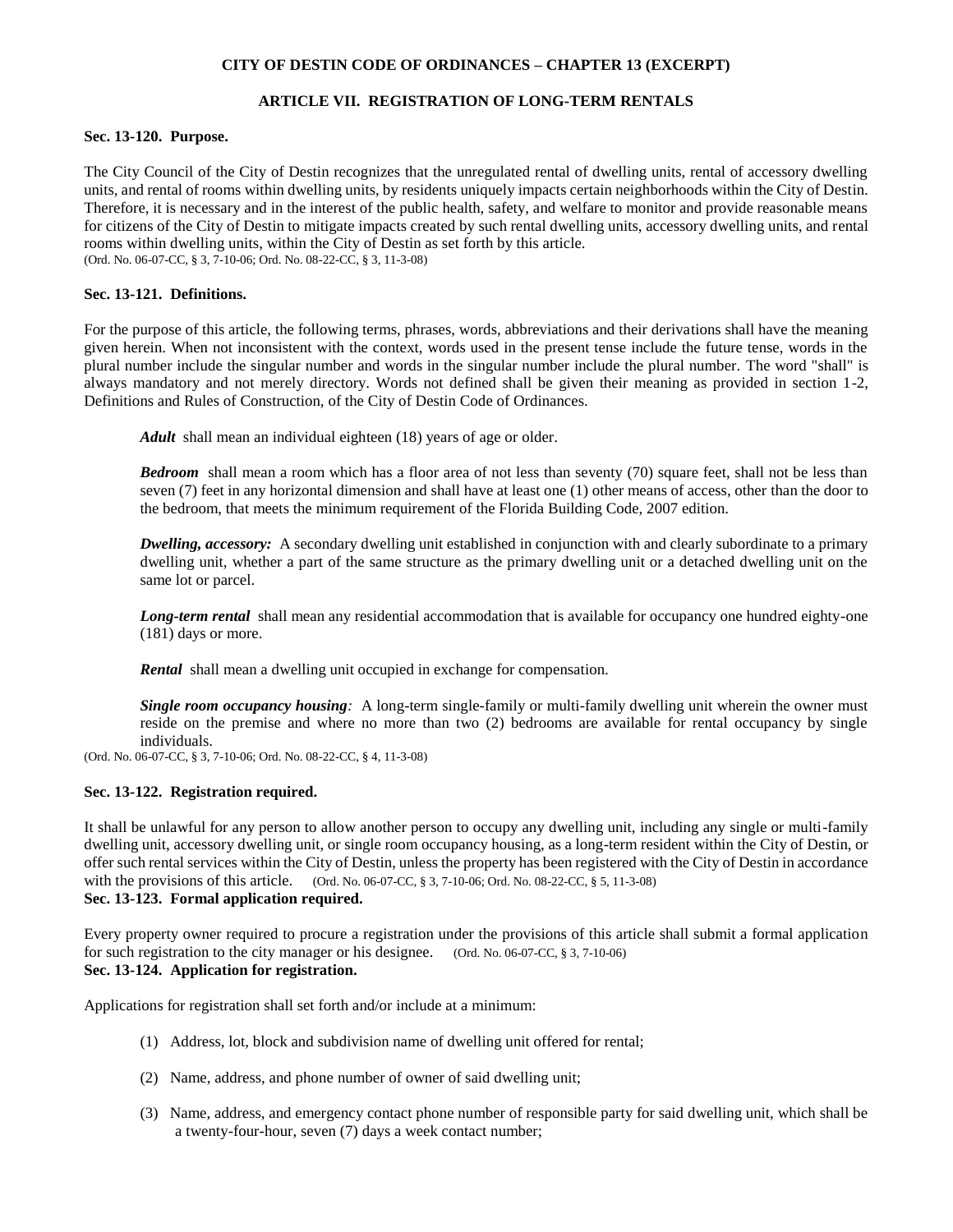- (4) That the phone number for the responsible party will be answered twenty-four (24) hours a day, seven (7) days a week by a party with authority to address or coordinate problems associated with the dwelling unit;
- (5) Proof of owner's current ownership of the dwelling unit(s);
- (6) Acknowledgements by owner of the following:
	- a. That all vehicles must be parked in the driveway, garage or other city approved parking space for the dwelling unit and clear of all grassy areas and sidewalk sections for pedestrian traffic pursuant to City of Destin Code of Ordinances, Section 19, Traffic and Motor Vehicles;
	- b. That it shall be unlawful to allow or make any noise or sound which exceed the limits set forth in Chapter 14, Art. 2;
	- c. That no garbage container shall be located at the curb for pickup before 12:00 p.m. of the day prior to pickup, and garbage container shall be removed before midnight of the day of pickup;
	- d. That occupancy limitations per dwelling unit, as are hereby established, shall not exceed two (2) adults per bedroom.

(Ord. No. 06-07-CC, § 3, 7-10-06)

### **Sec. 13-125. Fees for registration.**

The City of Destin is authorized and shall charge reasonable fees for registration to compensate for administrative expenses. The fees for registration shall be provided for, from time to time, by resolution adopted by the City Council of the City of Destin. (Ord. No. 06-07-CC, § 3, 7-10-06)

#### **Sec. 13-126. Issuance or refusal of registration.**

The city manager or his designee shall issue a registration to the applicant upon proof of the following:

- (1) The owner and/or responsible party completes the City of Destin registration application form;
- (2) The registration fee has been paid to the City of Destin; and

(3) Incomplete registration applications are unacceptable and requested registration shall not issue. (Ord. No. 06-07-CC, § 3, 7-10-06)

#### **Sec. 13-127. Registration not transferable.**

No registration issued under this article shall be transferred or assigned or used by any person other than the one to whom it is issued, or at any location other than the one for which it is issued. (Ord. No. 06-07-CC, § 3, 7-10-06)

#### **Sec. 13-128. Expiration of registration.**

All registrations issued under the provisions of this article shall be valid for no more than one (1) year, and all registrations shall expire on May 1 of each year. Registrations that are not renewed by May 1 of each year may be renewed up to the last business day in June of that year without paying a late renewal fee. Owners who do not renew their registrations before the last business day in June shall pay the appropriate late renewal fee as established, from time to time, by the City Council of the City of Destin. (Ord. No. 06-07-CC, § 3, 7-10-06)

## **Sec. 13-129. Responsible party required.**

Whenever any property is required to be registered under this article, the owner shall appoint a person to serve as the local responsible party for service of notices as are specified herein, and notices given to the responsible party shall be sufficient to satisfy any requirement of notice to the owner. The owner shall notify the city manager or his designee in writing of the appointment within five (5) days of being required to make such appointment, and shall thereafter notify the city manager or his designee of any change of responsible party within fifteen (15) days of such change. Further, it is hereby made the affirmative duty of the responsible party to:

(1) Inform all residents prior to occupancy of the dwelling unit of applicable City of Destin Ordinances concerning noise, vehicle parking, occupancy limits and garbage;